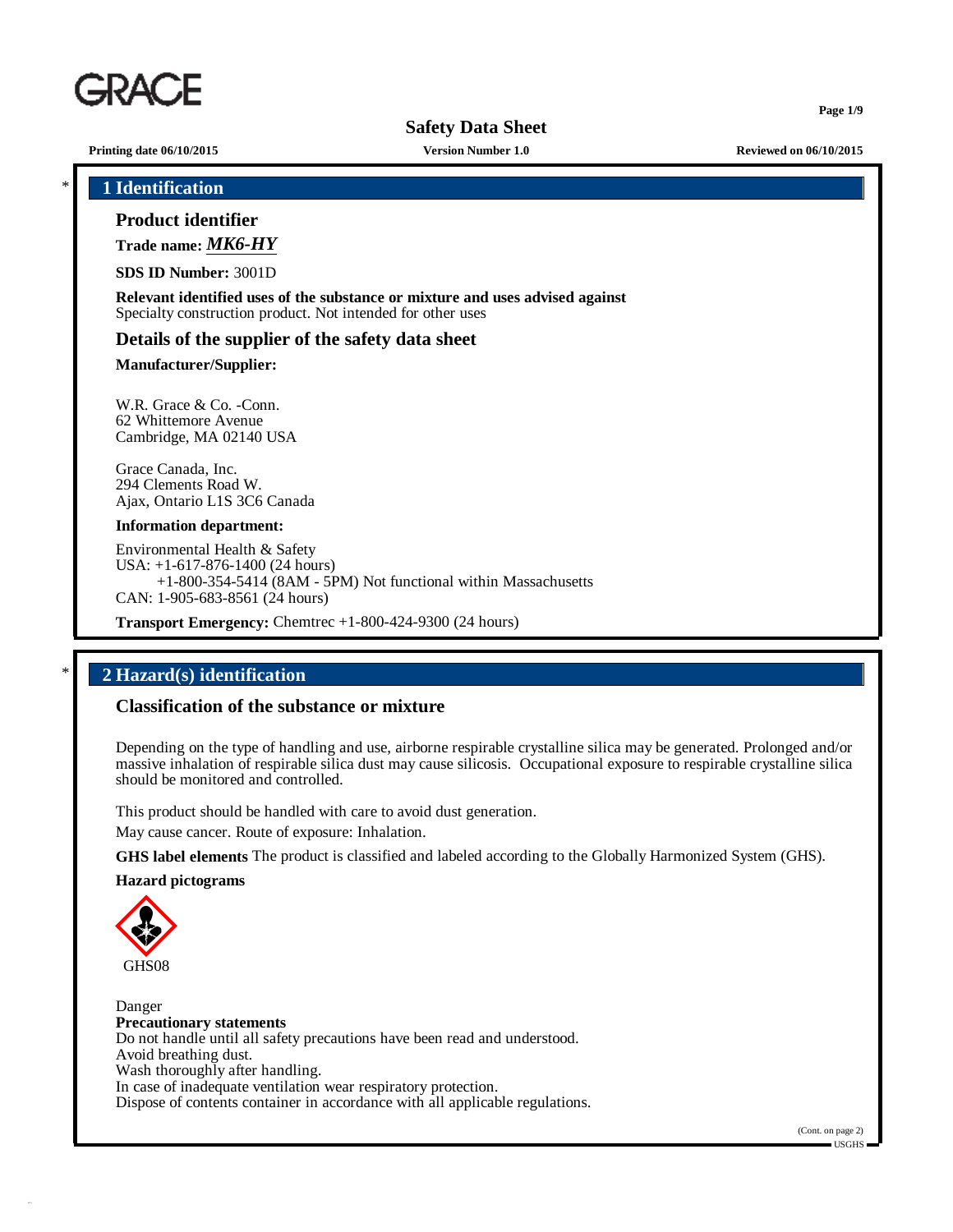**Trade name:** *MK6-HY*

Wash contaminated clothing before reuse. If inhaled, get medical advice/attention if you feel unwell.

May cause skin and eye irritation. Use personal protection equipment as required.

# FOR PROPSSSIONAL USE ONLY **NFPA ratings (scale 0 - 4)**



#### **HMIS-ratings (scale 0 - 4)**

| $^*1$<br><b>HEALTH</b> | Health $=$ *1                         |
|------------------------|---------------------------------------|
| 0 <br><b>FIRE</b>      | $Flammability = 0$                    |
|                        | REACTIVITY $\boxed{0}$ Reactivity = 0 |

# **Other hazards**

**Results of PBT and vPvB assessment**

**PBT:** Not applicable. **vPvB:** Not applicable.

# \* **3 Composition/information on ingredients**

# **Chemical characterization: Mixtures**

**Description:** Mixture of the substances listed below with additional nonhazardous ingredients.

| <b>Hazardous components:</b>       |               |
|------------------------------------|---------------|
| 7778-18-9 Calcium sulfate, natural | 50-100%       |
| 14808-60-7   Quartz $(SiO2)$       | $1.0 - 2.0\%$ |
| 1317-65-3 Calcium carbonate        | $1.0 - 10\%$  |
|                                    |               |

**Additional information:** For the wording of the listed risk phrases refer to section 16.

# \* **4 First-aid measures**

### **Description of first aid measures**

**General information:** Get medical advice/attention if you feel unwell.

**After inhalation:** If breathing has stopped, give artificial respiration then oxygen if needed.

#### **After skin contact:**

Immediately wash contaminated skin with soap or mild detergent and water. If this chemical soaks clothing, immediately remove clothing and wash skin. If skin irritation occurs, consult a doctor.

#### **After eye contact:**

Rinse cautiously with water for several minutes. If eye irritation occurs, consult a doctor.

#### **After swallowing:**

Rinse mouth.

**Printing date 06/10/2015 Version Number 1.0 Reviewed on 06/10/2015**

(Cont. from page 1)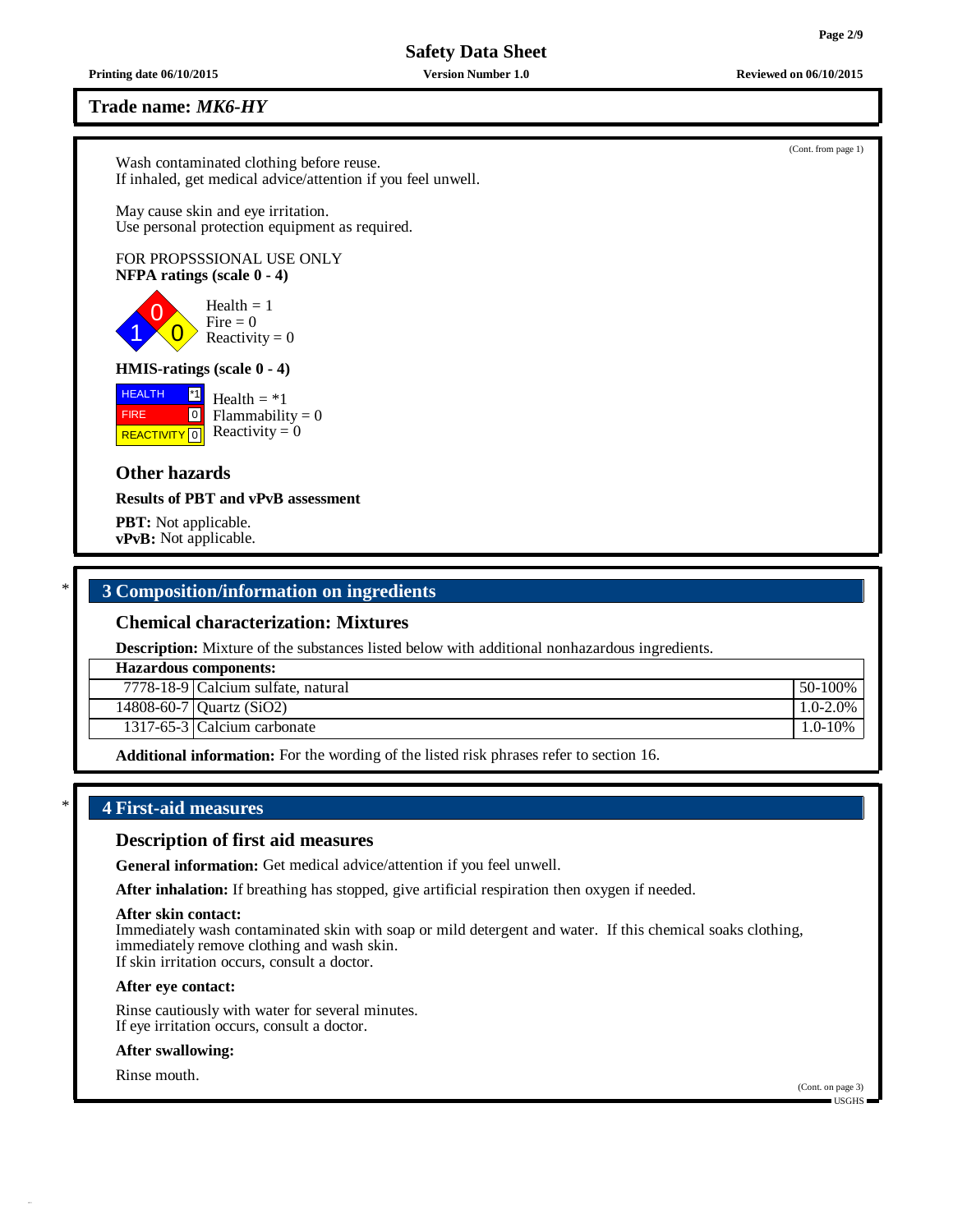**Printing date 06/10/2015 Version Number 1.0 Reviewed on 06/10/2015**

**Trade name:** *MK6-HY*

Do not induce vomiting.

**Information for doctor:**

**Most important symptoms and effects, both acute and delayed** No further relevant information available.

**Indication of any immediate medical attention and special treatment needed** No further relevant information available.

# \* **5 Fire-fighting measures**

**Special hazards arising from the substance or mixture** No further relevant information available.

**Additional information** No further relevant information available.

# \* **6 Accidental release measures**

# **Personal precautions, protective equipment and emergency procedures**

Wear protective equipment. Keep unprotected persons away. Avoid formation of dust.

# **Methods and material for containment and cleaning up:**

Sweep up spilled product into receptacles. Avoid formation of dust. Vacuuming or wet sweeping may be used to avoid dust dispersal.

Dispose contaminated material as waste according to section 13 of the SDS.

#### **Reference to other sections**

See Section 7 for information on safe handling.

See Section 8 for information on personal protection equipment.

See Section 13 for disposal information.

# \* **7 Handling and storage**

# **Handling:**

## **Precautions for safe handling**

Fit dust covers to mixers.

Prior to welding or cutting, Monokote must be removed from steel surfaces likely to be exposed to excessive heating.

Avoid contact with skin.

Avoid contact with eyes.

Do not breathe dust.

# **Conditions for safe storage, including any incompatibilities**

**Storage:**

**Further information about storage conditions:** Store in cool, dry conditions in well sealed original receptacles.

**Specific end use(s)** No further relevant information available.

(Cont. on page 4)

USGHS

(Cont. from page 2)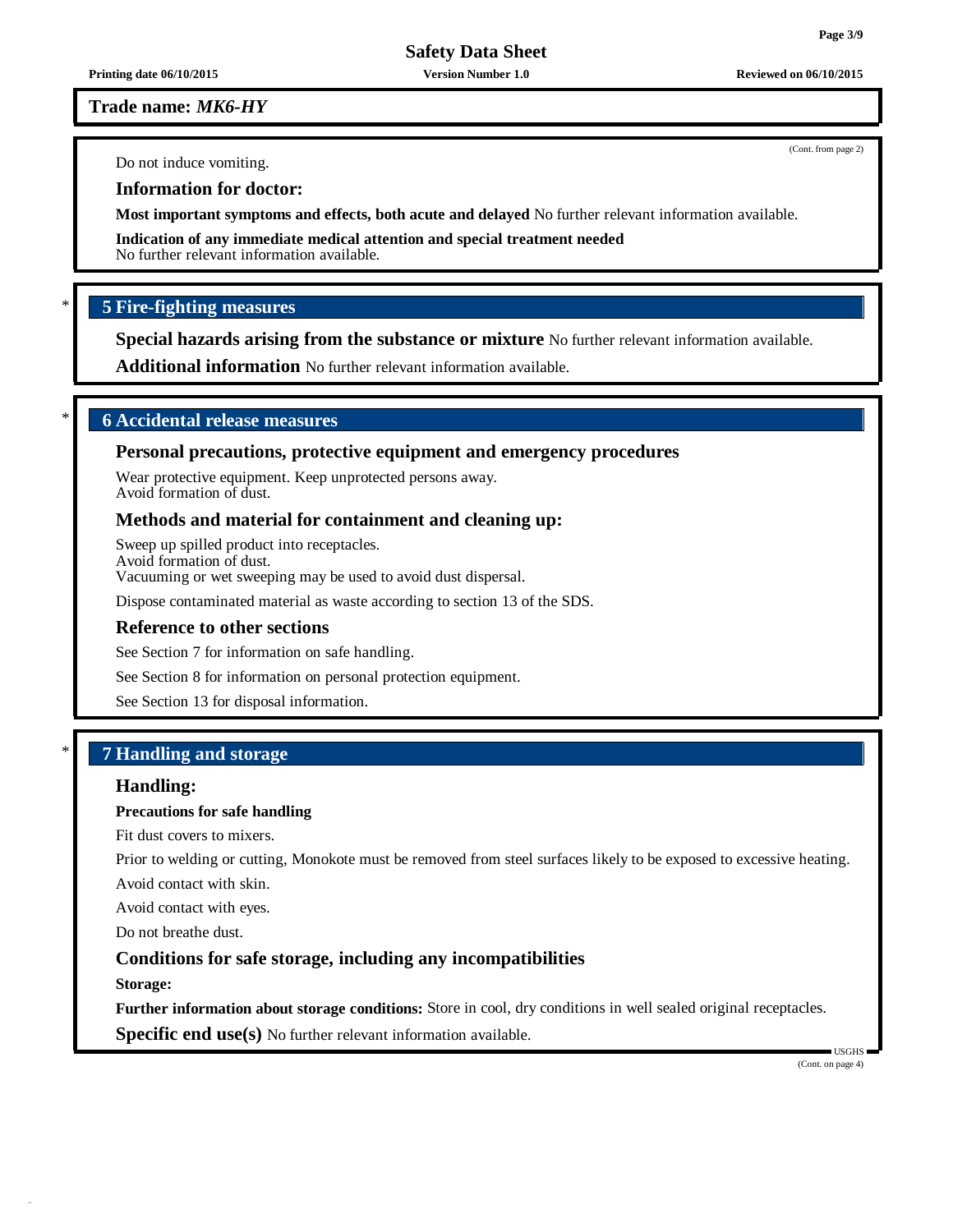**Printing date 06/10/2015 Version Number 1.0 Reviewed on 06/10/2015**

# **Trade name:** *MK6-HY*

# \* **8 Exposure controls/personal protection**

#### **Additional information about design of technical systems:** No further data; see item 7.

# **Control parameters**

|                          | Components with limit values that require monitoring at the workplace:                                                                              |  |
|--------------------------|-----------------------------------------------------------------------------------------------------------------------------------------------------|--|
|                          | 1317-65-3 Calcium carbonate                                                                                                                         |  |
|                          | TWA (USA) Short-term value: $10 \text{ mg/m}^3$ , mg/m3 ppm<br>Long-term value: $10 \text{ mg/m}^3$ , mg/m3 ppm<br>(Particulate matter no asbestos) |  |
| 14808-60-7 Quartz (SiO2) |                                                                                                                                                     |  |
| PEL (USA)                | see Quartz listing                                                                                                                                  |  |
|                          | REL (USA) $\vert$ Long-term value: 0.05* mg/m <sup>3</sup><br>*respirable dust; See Pocket Guide App. A                                             |  |
|                          | TLV (USA) Long-term value: $0.025^*$ mg/m <sup>3</sup><br>* as respirable fraction                                                                  |  |

**Additional information:** The lists that were valid during the creation were used as basis.

**Work/Hygienic Practices:** The usual precautionary measures for handling chemicals should be followed.

#### **Exposure controls**

Minimize airborne dust generation. Use process enclosures, local exhaust ventilation or other engineering controls to keep airborne levels below specified exposure limits. If user operations generate dust, or mist, use ventilation to keep exposure to airborne particles below the exposure limit. Apply organizational measures, eg. by isolating personnel from dusty areas. Remove and wash soiled clothing.

#### **Personal protective equipment:**

#### **General protective and hygienic measures:**

Store protective clothing separately.

The usual precautionary measures for handling chemicals should be followed.

#### **Breathing equipment:**

Wear NIOSH-approved respiratory protection (generally a N-95 dust/mist respirator is appropriate) to prevent employee exposures from exceeding the limits specified in this section.

#### **Protection of hands:**

Gloves should be worn to prevent skin contact and should be impermeable and resistant to the product.

#### **Material of gloves**

Gloves should be worn to prevent skin contact and should be impermeable and resistant to the product.

# **Eye protection:**



Safety glasses with side shield protection.

Safety glasses with side shields should be worn to prevent contact due to splashing. Under high vapor mist concentrations, tightly sealed goggles should be worn.

# **Body protection:**

Use personal protective equipment as required.

Take off contaminated clothing and wash before reuse.

 $-1$ ISGHS (Cont. on page 5)

(Cont. from page 3)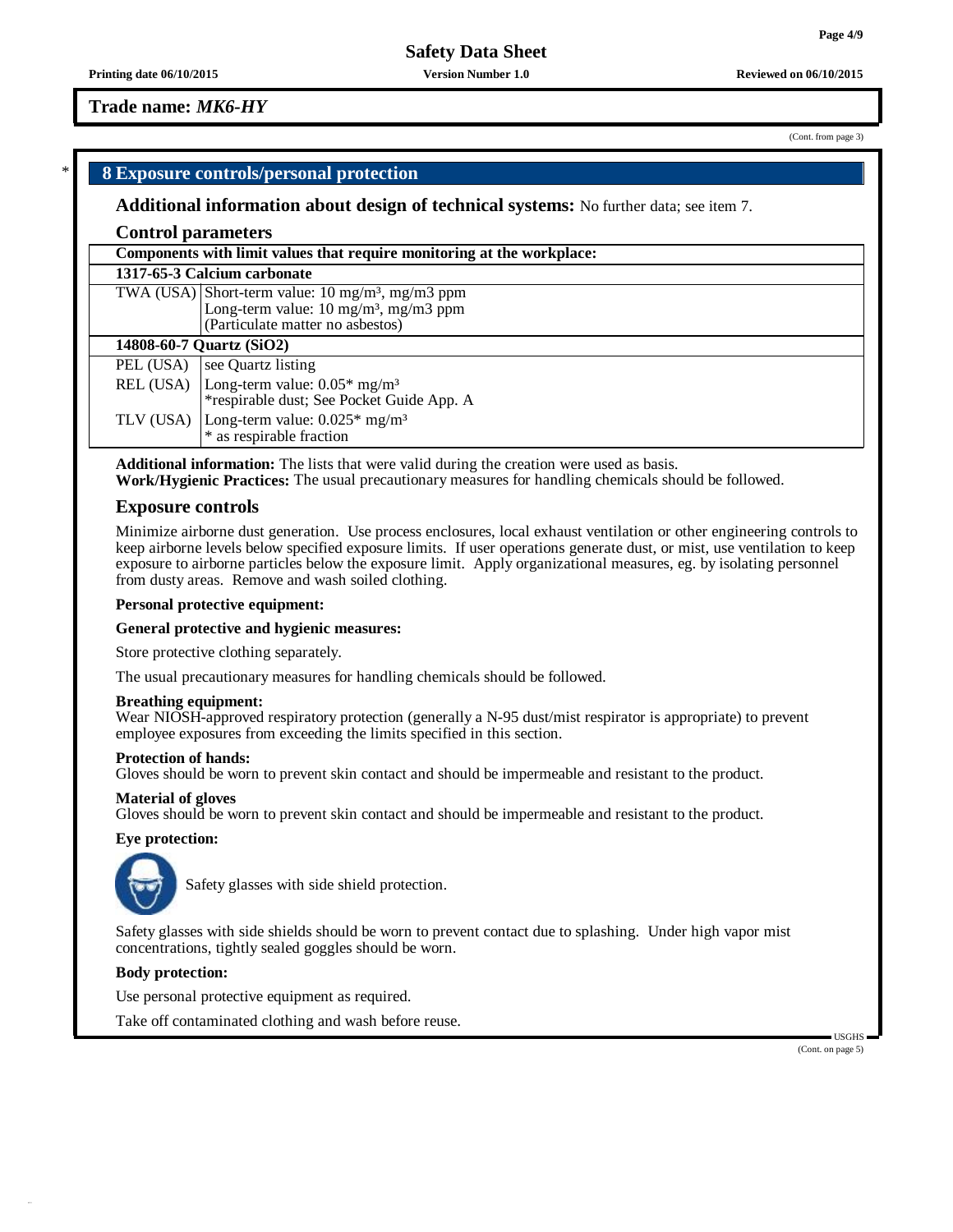(Cont. from page 4)

**Safety Data Sheet**

#### **Printing date 06/10/2015 Version Number 1.0 Reviewed on 06/10/2015**

# **Trade name:** *MK6-HY*

| <b>9 Physical and chemical properties</b>                                                                                       |                                                                                                  |
|---------------------------------------------------------------------------------------------------------------------------------|--------------------------------------------------------------------------------------------------|
| Information on basic physical and chemical properties                                                                           |                                                                                                  |
| <b>General Information</b><br>Appearance:<br>Form:<br>Color:<br>Odor:<br><b>Odour threshold:</b>                                | Powder<br>Grey<br>Earthy<br>Not determined.                                                      |
| $pH-value (\sim):$                                                                                                              | Not applicable.                                                                                  |
| <b>Change in condition</b><br><b>Melting point/Melting range:</b><br><b>Boiling point/Boiling range:</b><br><b>Flash point:</b> | Undetermined.<br>Undetermined.<br>Not applicable.                                                |
| Flammability (solid, gaseous):                                                                                                  | Not determined.                                                                                  |
| <b>Decomposition temperature:</b><br>Auto igniting:<br>Danger of explosion:                                                     | Not determined.<br>Product is not selfigniting.<br>Product does not present an explosion hazard. |
| <b>Explosion limits:</b><br>Lower:<br><b>Upper:</b><br><b>VOC Content (max):</b>                                                | Not determined.<br>Not determined.<br>Not determined.                                            |
| Vapor pressure:<br>Density: $(\sim)$<br><b>Relative density</b><br>Vapour density<br><b>Evaporation rate</b>                    | Not applicable.<br>Not determined.<br>Not determined.<br>Not applicable.<br>Not applicable.      |
| Solubility in / Miscibility with<br>Water:                                                                                      | Not miscible or difficult to mix.                                                                |
| Partition coefficient (n-octanol/water): Not determined.                                                                        |                                                                                                  |
| <b>Viscosity:</b><br>Dynamic:<br>Kinematic:<br>Molecular weight                                                                 | Not applicable.<br>Not applicable.<br>Not applicable.                                            |
| <b>Other information</b>                                                                                                        | No further relevant information available.                                                       |

# \* **10 Stability and reactivity**

**Reactivity** Stable under normal conditions.

**Chemical stability**

**Thermal decomposition:** No decomposition if used according to specifications.

**Conditions to avoid** No further relevant information available.

**Incompatible materials:** No further relevant information available.

# **Hazardous decomposition products:**

Carbon monoxide and carbon dioxide Cutting or welding may generate Sulfur dioxide.

(Cont. on page 6) USGHS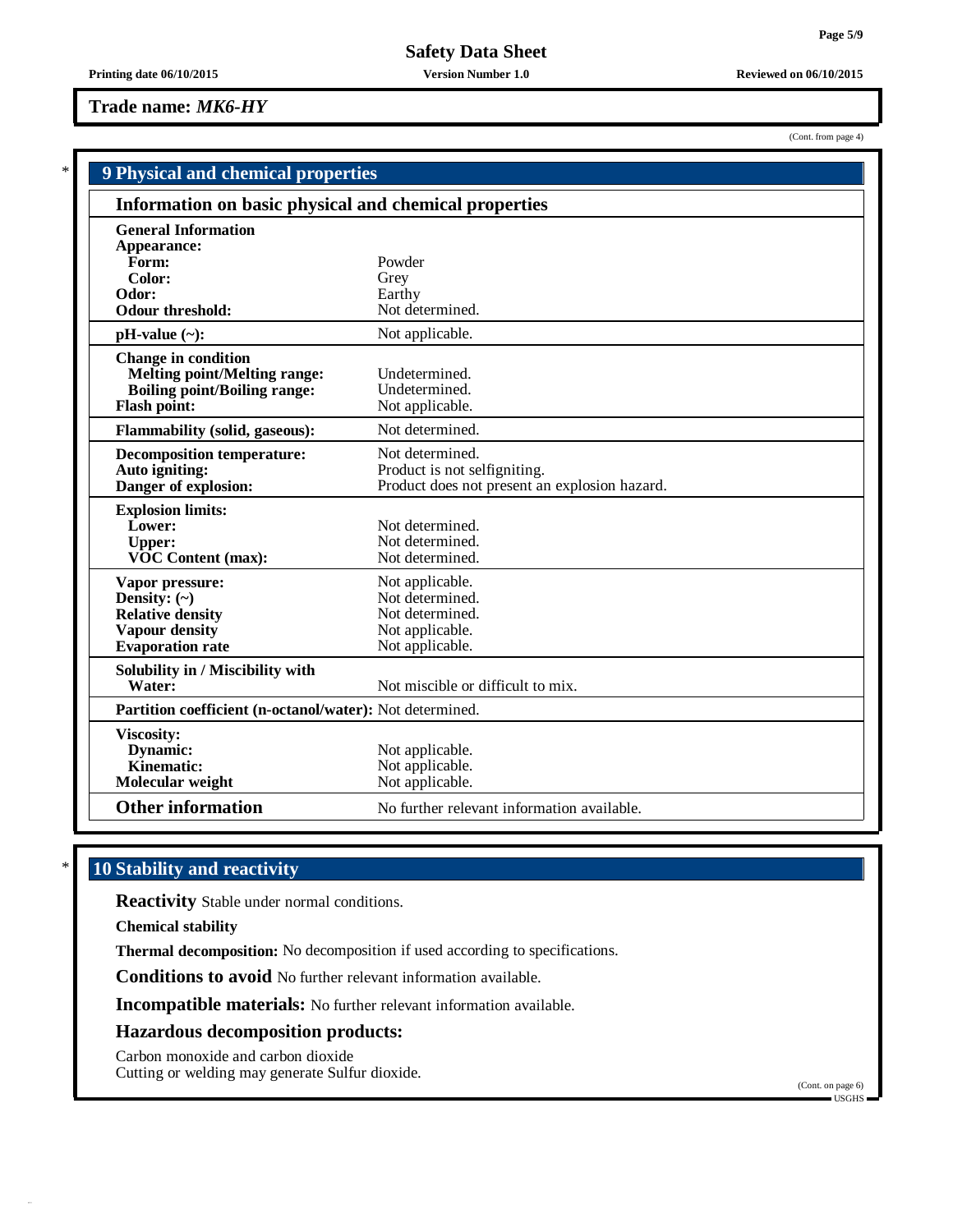**Printing date 06/10/2015 Version Number 1.0 Reviewed on 06/10/2015**

**Trade name:** *MK6-HY*

(Cont. from page 5)

**Additional information:** See section 7 for information on handling, storage and conditions to be avoided.

# \* **11 Toxicological information**

Prolonged and or massive exposure to respirable crystalline silica containing dust may cause silicosis, a nodular pulmonary fibrosis caused by deposition in the lungs of fine respirable particles of crystalline silica.

# **Information on toxicological effects**

# **Acute toxicity:**

| LD/LC50 values relevant for classification:                                                                                            |                |
|----------------------------------------------------------------------------------------------------------------------------------------|----------------|
| 1317-65-3 Calcium carbonate                                                                                                            |                |
| Oral LD50<br>$6450$ mg/kg (rat)                                                                                                        |                |
| LC50, 96h $(10.000 \text{ mg/l} \text{ (fish)}$                                                                                        |                |
| <b>Primary irritant effect:</b>                                                                                                        |                |
| on the skin: No irritating effect expected                                                                                             |                |
| on the eye: No irritating effect expected                                                                                              |                |
| inhalation: No irritating effect expected                                                                                              |                |
| <b>Additional toxicological information:</b><br>Prolonged exposure may cause risk of lung disease (i.e. silicosis and/or lung cancer). |                |
| <b>Carcinogenic categories</b>                                                                                                         |                |
| <b>IARC (International Agency for Research on Cancer) Human Carcinogenicity:</b>                                                       |                |
| Group 1- Positive, Group 2A- Probable, Group 2B- Possible, Group 3- Not Classifiable                                                   |                |
| 14808-60-7 Quartz (SiO2)                                                                                                               | 1              |
| 9003-53-6 Expanded Polystyrene                                                                                                         | $\overline{3}$ |
| <b>NTP (National Toxicology Program)</b><br>K-Known to be carcinogenic, R-May reasonably be anticipated to be carcinogenic             |                |
| 14808-60-7   Quartz (SiO2)                                                                                                             | K              |
| <b>OSHA-Ca (Occupational Safety &amp; Health Administration)</b>                                                                       |                |
| None of the ingredients is listed.                                                                                                     |                |

# **12 Ecological information**

#### **Toxicity**

**Aquatic toxicity:**

**1317-65-3 Calcium carbonate**

EC50, 48h 1.000 mg/l (daphnia magna)

EC50, 72h 10.000 mg/l (algae)

**Persistence and degradability** No further relevant information available.

# **Behavior in environmental systems:**

**Bioaccumulative potential** No further relevant information available.

**Mobility in soil** No further relevant information available.

(Cont. on page 7) USGHS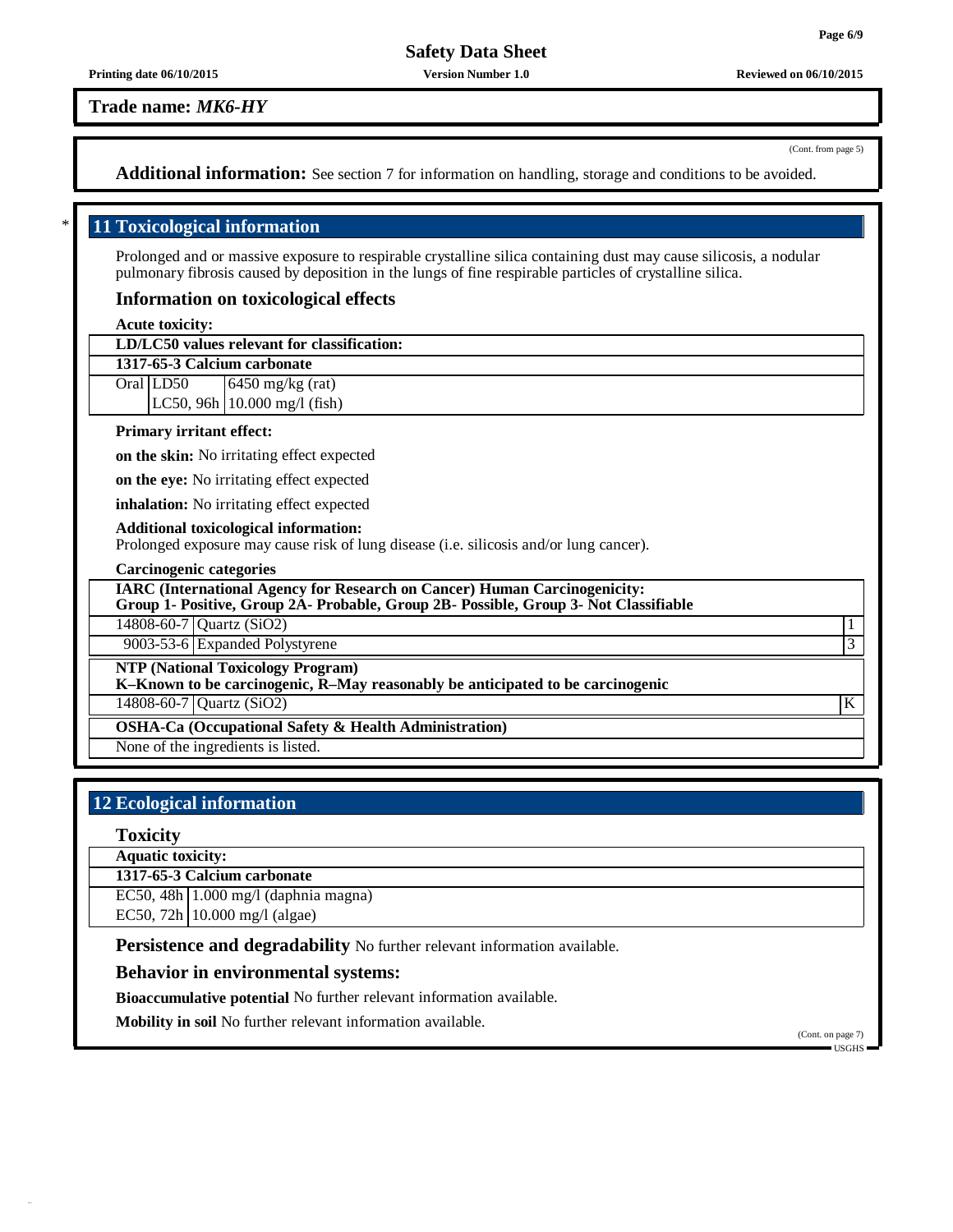**Printing date 06/10/2015 Version Number 1.0 Reviewed on 06/10/2015**

**Trade name:** *MK6-HY*

# **Additional ecological information:**

**General notes:** Not known to be hazardous to water.

# **Results of PBT and vPvB assessment**

**PBT:** Not applicable. **vPvB:** Not applicable.

**Other adverse effects** No further relevant information available.

# **13 Disposal considerations**

**Waste treatment methods** Comply with Federal, State and local regulations.

**Recommendation:**



Must not be disposed of together with household garbage. Do not allow product to reach sewage system.

# **Uncleaned packagings:**

**Recommendation:** Disposal must be made according to official regulations.

# \* **14 Transport information**

| <b>UN-Number</b><br>DOT, ADR, ADN, IMDG, IATA Not applicable.        |                                                 |
|----------------------------------------------------------------------|-------------------------------------------------|
| UN proper shipping name<br>DOT, ADR, ADN, IMDG, IATA Not applicable. |                                                 |
| <b>Transport hazard class(es)</b>                                    |                                                 |
| DOT, ADR, ADN, IMDG, IATA<br><b>Class</b>                            | Not applicable.                                 |
| <b>Packing group</b><br>DOT, ADR, IMDG, IATA                         | Not applicable.                                 |
| <b>Environmental hazards:</b><br><b>Marine pollutant:</b>            | N <sub>0</sub>                                  |
| <b>Special precautions for user Not applicable.</b>                  |                                                 |
| <b>Transport/Additional information:</b>                             |                                                 |
| <b>DOT</b><br><b>Remarks:</b><br>Note:                               | Not Regulated.<br>Not Regulated for Canada TDG. |
| <b>UN</b> "Model Regulation":                                        |                                                 |

USGHS (Cont. on page 8)

(Cont. from page 6)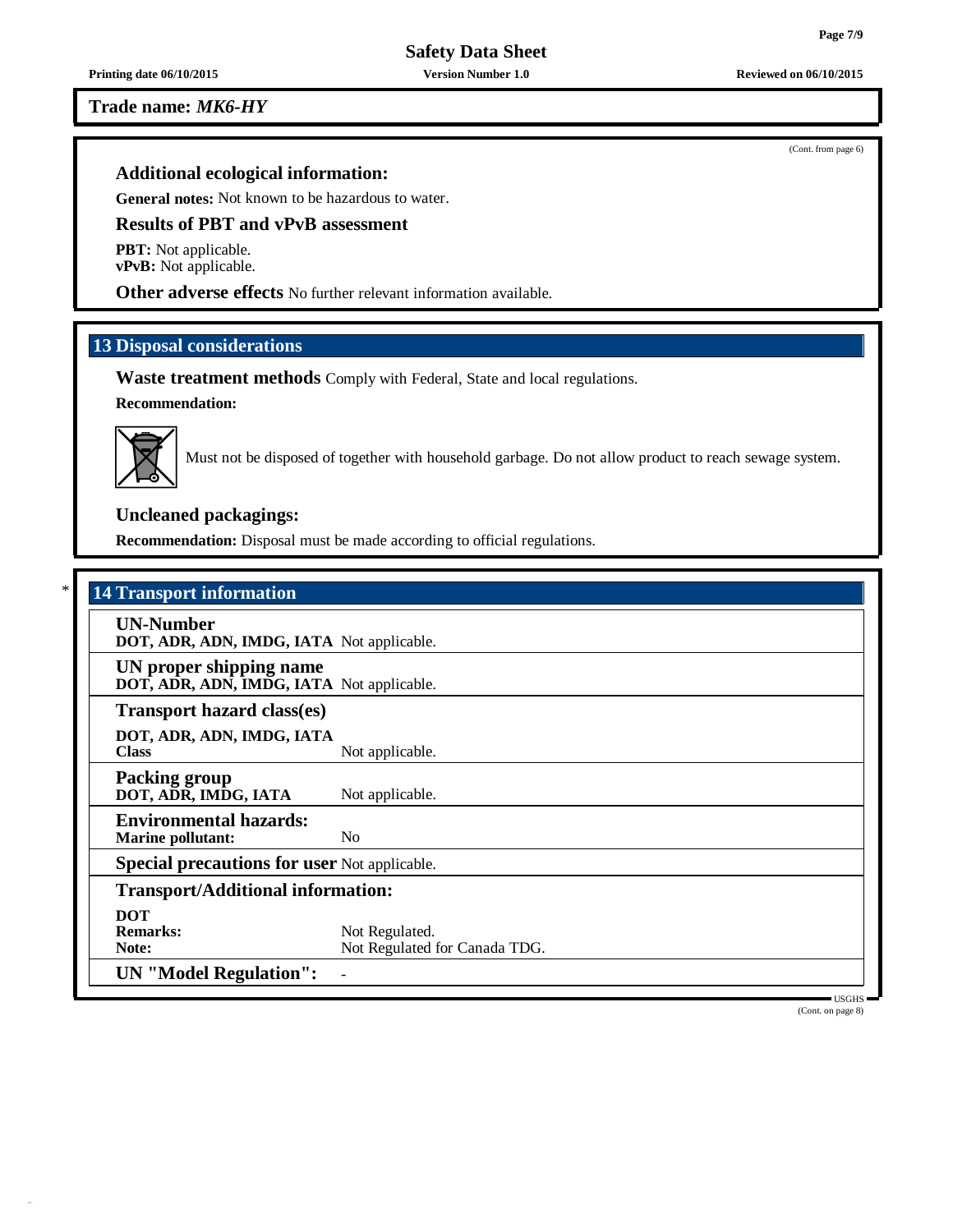# **Trade name:** *MK6-HY*

| (Cont. from page 7) |  |  |  |
|---------------------|--|--|--|
|---------------------|--|--|--|

| <b>15 Regulatory information</b>                                                                                                                                      |
|-----------------------------------------------------------------------------------------------------------------------------------------------------------------------|
| <b>SARA (Superfund Amendments and Reauthorization Act)</b>                                                                                                            |
| Section 302/304 (extremely hazardous substances):                                                                                                                     |
| None of the ingredients is listed.                                                                                                                                    |
| Section 313 Reportable Ingredients (Chemicals present below reporting threshold are exempt):                                                                          |
| None of the ingredients is listed.                                                                                                                                    |
| <b>SARA Section 312/Tier I &amp; II Hazard Categories:</b>                                                                                                            |
| Health Delayed (chronic)<br>Yes                                                                                                                                       |
| Health Immediate (acute)<br>Yes                                                                                                                                       |
| Flammable<br>N <sub>0</sub><br>Reactive<br>N <sub>o</sub>                                                                                                             |
| Pressure<br>N <sub>o</sub>                                                                                                                                            |
| <b>North America Chemical Inventory Status</b>                                                                                                                        |
| <b>TSCA (Toxic Substances Control Act - United States):</b>                                                                                                           |
| All ingredients are listed or exempt from listing unless otherwise noted below.                                                                                       |
| <b>CEPA</b> (Canadian DSL):                                                                                                                                           |
| All ingredients are listed or exempt from listing unless otherwise noted below.                                                                                       |
| <b>Right to Know Ingredient Disclosure</b>                                                                                                                            |
| 7778-18-9 Calcium sulfate, natural                                                                                                                                    |
| 65996-61-4 Cellulosic Fiber                                                                                                                                           |
| 9003-53-6 Expanded Polystyrene                                                                                                                                        |
| <b>California Proposition 65</b>                                                                                                                                      |
| <b>Chemicals known to cause cancer:</b>                                                                                                                               |
| Quartz (SiO2)                                                                                                                                                         |
| Chemicals known to cause reproductive toxicity for females:                                                                                                           |
| None of the ingredients is listed.                                                                                                                                    |
| Chemicals known to cause reproductive toxicity for males:                                                                                                             |
| None of the ingredients is listed.                                                                                                                                    |
| Chemicals known to cause developmental toxicity:                                                                                                                      |
| None of the ingredients is listed.                                                                                                                                    |
| <b>Carcinogenicity Categories</b>                                                                                                                                     |
| <b>EPA (Environmental Protection Agency)</b>                                                                                                                          |
| None of the ingredients is listed.                                                                                                                                    |
| TLV-ACGIH (THE American Conference of Governmental Industrial Hygienists)<br>Human Carcinogen - A1 Confirmed, A2 Suspected, A3 Unknown Relevance, A4 Not Classifiable |
| Quartz (SiO2)<br>A2                                                                                                                                                   |
| NIOSH-Cancer (National Institute for Occupational Safety and Health)                                                                                                  |
| 14808-60-7 Quartz (SiO2)                                                                                                                                              |
| Volatile Organic Compounds (VOC) reported per the Emission Standards. 0 g/L                                                                                           |

# **16 Other information**

"The data included herein are presented in accordance with various environment, health and safety regulations. It is the responsibility of a recipient of the data to remain currently informed on chemical hazard information, to design and update its own program and to comply with all national, federal, state and local laws and regulations applicable to safety, occupational health, right-to-know and environmental protection."

(Cont. on page 9)  $\equiv$  USGHS $\equiv$